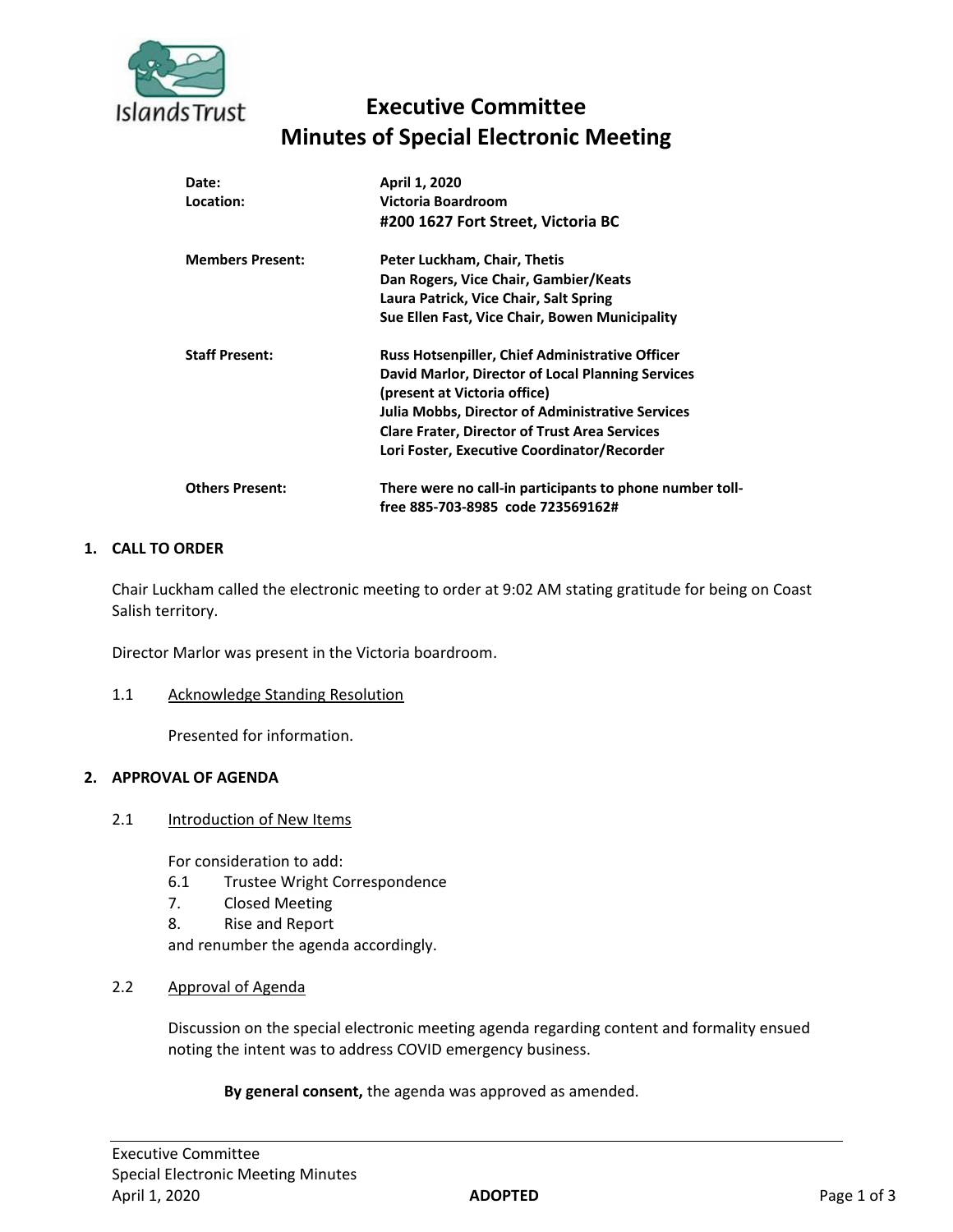# **3. Adoption of Minutes**

3.1 March 25th EC draft minutes

**By general consent,** the minutes were adopted as presented.

#### 3.2 RWM Report

Provided for information.

#### 3.3 Executive Committee Follow-up Action List (FUAL)

Chief Administrative Officer (CAO) Hotsenpiller spoke to FUAL items, provided for information, as the current focus has been COVID oriented. He updated Executive Committee on internal/external communications to public, trustees and staff.

Director of Administrative Services (DAS) Mobbs gave updates regarding staff working from home, communications from the BC Public Service Agency (PSA), and the work her team has done to accomplish the work from home transition including the extra workload to accommodate staff and trustee requests.

Director of Local Planning Services (DLPS) Marlor spoke to adjusted resolution-without-meeting (RWM) process and the April  $15<sup>th</sup>$  moratorium on holding local trust committee meetings.

Director of Trust Area Services (DTAS) Frater noted that because of the recent collision of two freighters in Plumper Sound, the anchorage opinion letter work has restarted.

## **4. ROUND TABLE**

Local Trust Committee Chairs reported out on recently attended electronic meetings and actions taken to address the response to COVID-19.

Discussion was heard on the following:

- BC Ferries regarding essential travel service, Salt Spring Island group to lobby the province,
- Some island groups creating local emergency operations centres,
- Potential consideration to change the budget including reducing or deferring taxes,
- Chair attendance on provincial and health authority conference calls,
- Ministerial order changing local government public attendance requirement not applicable to Islands Trust,
- Bylaw enforcement regarding Air B&B properties.

## **EC-2020-045**

## **It was Moved and Seconded,**

That Executive Committee ask staff to prepare a report on the deadlines and mechanics on amending our tax requisition with the Surveyor of Taxes.

**CARRIED**

The meeting recessed for a break at 10:36 AM and reconvened at 10:41 AM.